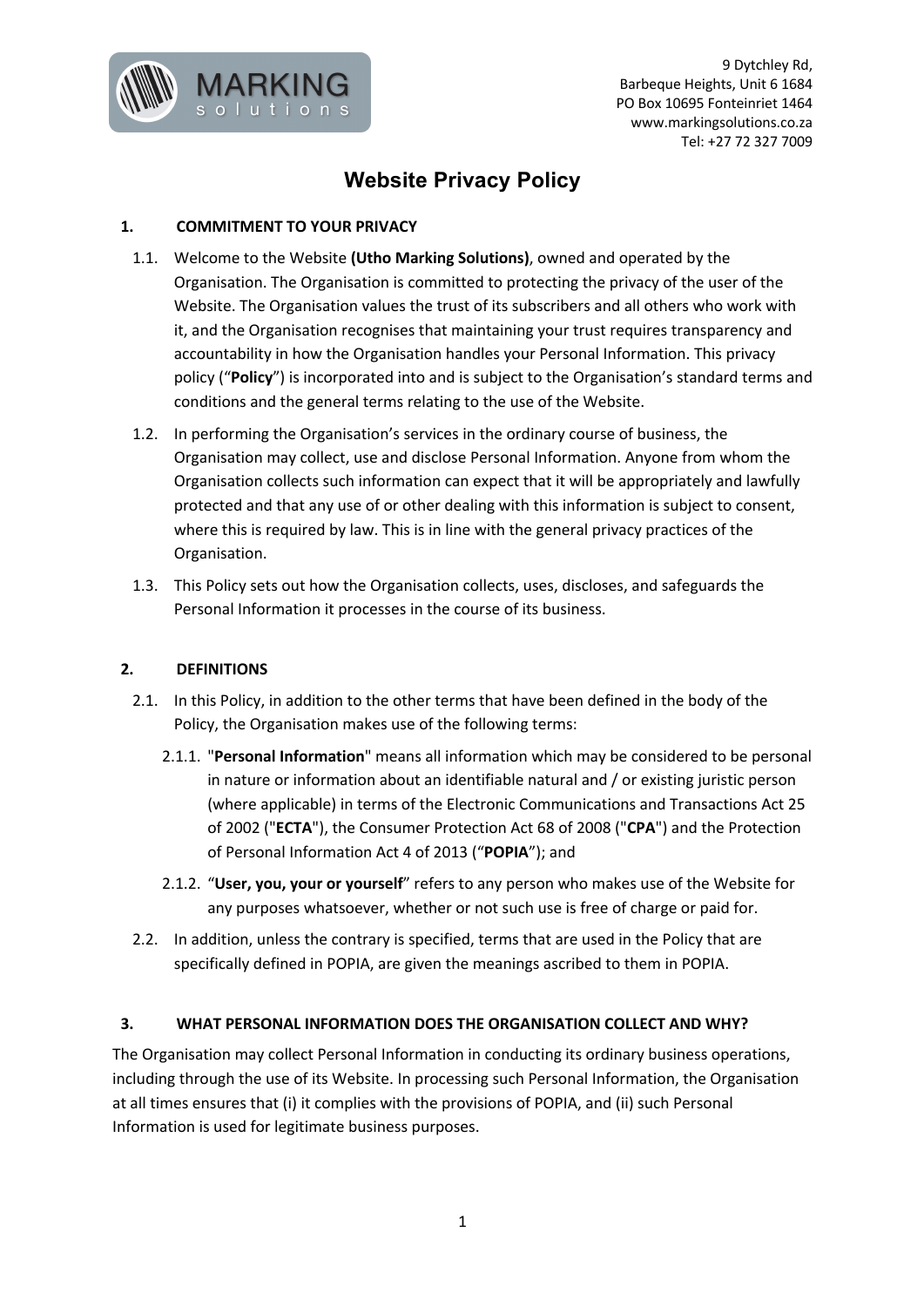

## **4. OBTAINING CONSENT**

The Organisation does not, except where otherwise permitted by law, collect, use or disclose your Personal Information without your consent.

## **5. USE AND DISCLOSURE OF PERSONAL INFORMATION**

- 5.1. The Organisation operates its Website, and conducts its business in general, in accordance with South African legislation. The Organisation considers it imperative to protect the privacy interests of data subjects.
- 5.2. In the event that the Organisation sends Personal Information outside of South Africa (including if such information is hosted offshore), the Organisation will ensure that it takes all reasonable steps to ensure that it complies with all applicable laws in this regard, including POPIA.

## **6. RETENTION OF PERSONAL INFORMATION**

All Personal Information retained on the Organisation's database, including such information obtained through the use of the Website, is in accordance with the retention provisions set out in the applicable laws and regulations of South Africa, including those set out in POPIA

#### **7. YOUR RIGHTS IN RELATION TO YOUR PERSONAL INFORMATION**

- 7.1. It is important to note that you have rights in relation to your Personal Information.
- 7.2. You have the right to contact the Organisation at any time to ask the Organisation to:
	- 7.2.1. confirm that it holds your Personal Information (at no charge);
	- 7.2.2. provide you access to any records containing your Personal Information or a description of the Personal Information that the Organisation hold about you (subject to payment of a prescribed fee); and / or
	- 7.2.3. confirm the identity or categories of third parties who have had, or currently have, access to your Personal Information (also subject to payment of a prescribed fee).
- 7.3. When you make a request regarding your Personal Information, the Organisation will take reasonable steps to confirm your identity.
- 7.4. There may be times when the Organisation cannot grant access to your Personal Information, including where granting you access would (i) interfere with the privacy of others, or (ii) result in a breach of confidentiality. The Organisation will always provide you with reasons if this is the case.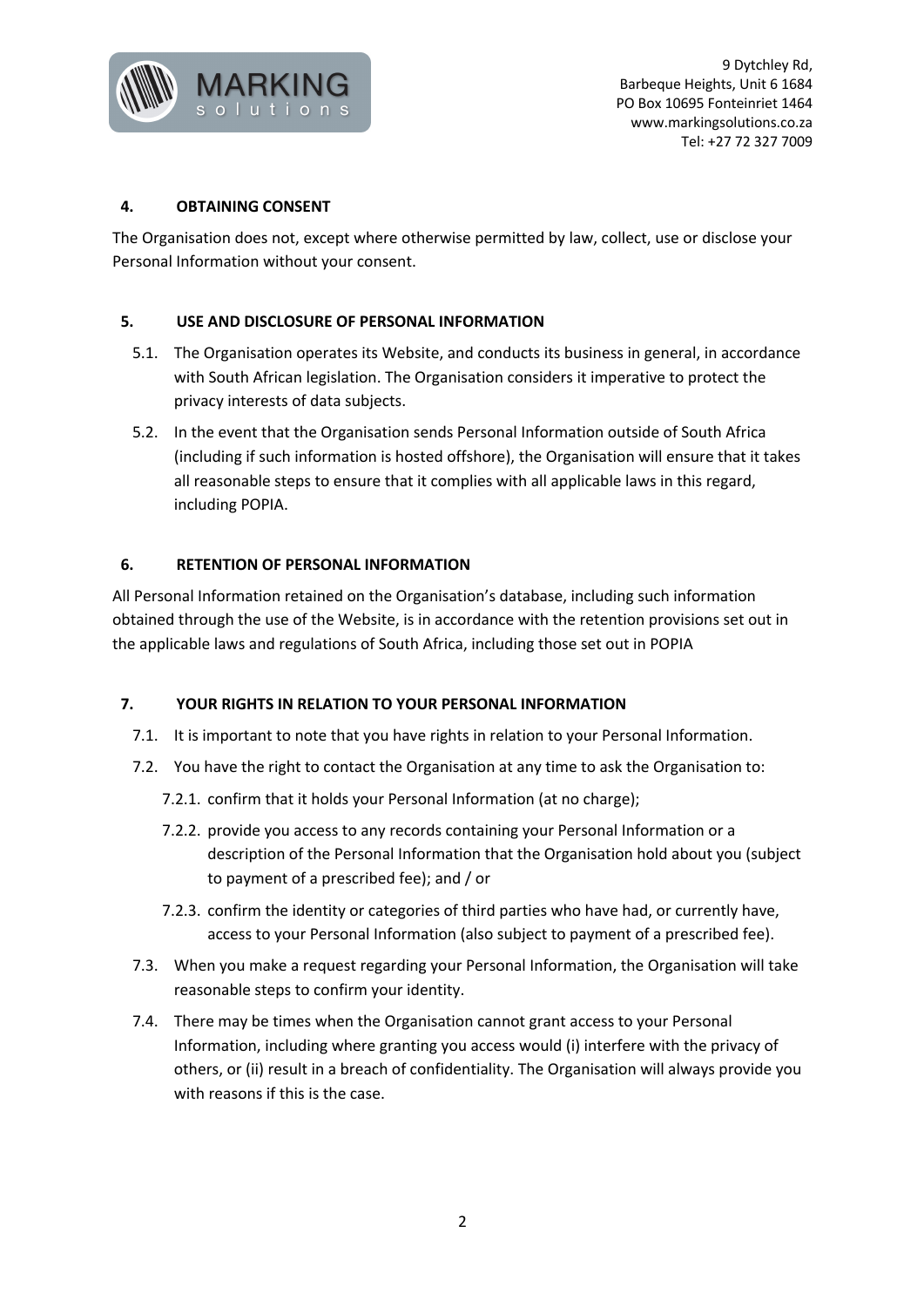

9 Dytchley Rd, Barbeque Heights, Unit 6 1684 PO Box 10695 Fonteinriet 1464 www.markingsolutions.co.za Tel: +27 72 327 7009

- 7.5. If you are of the view that any Personal Information that the Organisation holds about you is incorrect in any way, including that it is inaccurate, irrelevant, outdated, incomplete or misleading, you are allowed to ask the Organisation to correct it. If you believe that any Personal Information that the Organisation holds about you is excessive or has been unlawfully obtained, you can ask the Organisation to destroy or delete it. You may do the same if you think that the Organisation has retained if for longer than necessary, given the purpose. The Organisation will do so unless there are good grounds not to (such as that the Organisation is required to hold it for a period prescribed by any applicable legislation).
- 7.6. It is important, however, to understand that if you withdraw your consent for the Organisation to use some of your Personal Information, it may affect the quality and level of service that the Organisation can provide to you.

## **8. SECURITY**

- 8.1. The Organisation has adopted a security model to protect your Personal Information that complies with generally accepted information security practices and procedures. As part of the Organisation's security systems, the Organisation has implemented fire-wall technology, password controls, encryption processes and antivirus software. This is in addition to the physical security measures adopted by the Organisation to ensure that it takes all appropriate, reasonable technical and organisational measures to prevent (i) loss of, damage to, or unauthorised destruction of Personal Information, and (ii) unlawful access to or processing of Personal Information. The Organisation has a stringent security policy in place that every officer, employer and supplier of the Organisation must adhere to.
- 8.2. The Organisation confirms that it takes all reasonable measures to:
	- 8.2.1. identify all reasonably foreseeable internal and external risks to any Personal Information in its possession or under its control;
	- 8.2.2. establish and maintain appropriate safeguards against any risks that are identified by the Organisation;
	- 8.2.3. regularly verify that these safeguards are effectively implemented by or on behalf of the Organisation; and
	- 8.2.4. ensure that such safeguards are continually updated in response to new risks or deficiencies in previously implemented safeguards.

#### **9. COOKIES**

- 9.1. The Website uses cookies in a limited way.
- 9.2. Cookies are small files containing information that a Website uses to track a visit by a user. The Organisation uses session cookies to better understand how the Website is used by users to improve the performance of the Website for users, particularly the way search